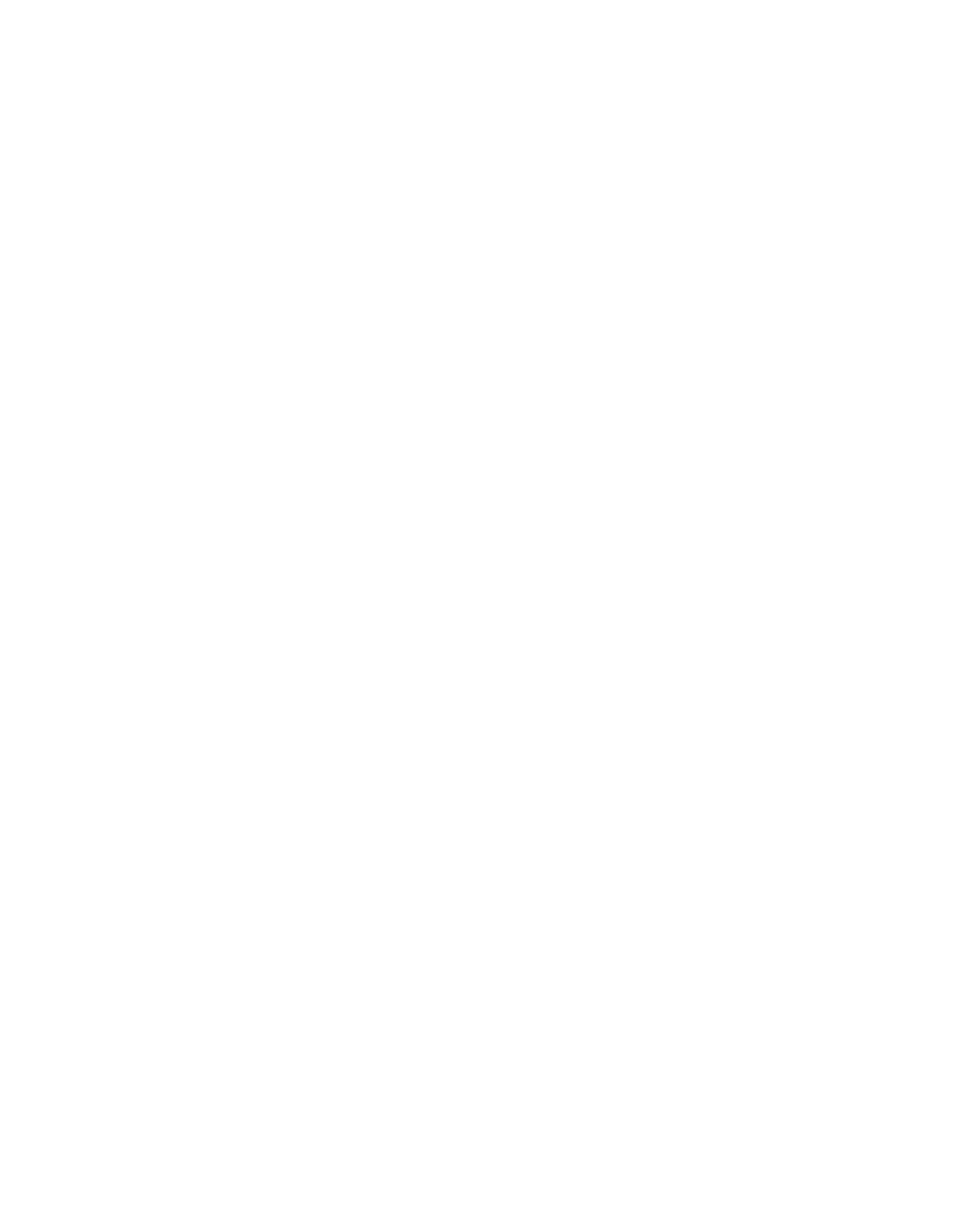

#### **ISLAMORADA, VILLAGE OF ISLANDS REGULAR VILLAGE COUNCIL MEETING**

#### **Founders Park Community Center 87000 Overseas Hwy Islamorada, FL 33036 September 12, 2013 5:30 PM**

**I. CALL TO ORDER / ROLL CALL**

#### **II. PLEDGE OF ALLEGIANCE**

#### **III. PRESENTATIONS AND ANNOUNCEMENTS**

**A.** Proclamation – In Memory of George Hommell, Jr. (Councilman Mike Forster)

#### **IV. PUBLIC COMMENT**

**V. AGENDA: Request for Deletion / Emergency Additions** 

#### **VI. CITIZENS' ADVISORY COMMITTEE UPDATES**

**A.** Ad Hoc Village Attorney Recommendation Committee (Chairperson James Lupino)

#### **VII. VILLAGE MANAGER REPORTS AND UPDATES**

#### **VIII. CONSENT AGENDA**

(All items on the Consent Agenda are considered routine by the Village Council and will be approved by one motion. There will be no separate discussion of these items unless a Councilmember so requests, in which event, the item will be moved to the Main Agenda.)

**A.** Minutes: **TAB 1**

#### July 11, 2013 Regular Village Council Meeting

**B.** Proposed Resolution Approving a Ninety Day Extension of the Agreement for **TAB 2** Residential and Commercial Solid Waste Collection, Disposal and Recycling Services with Advanced Disposal, Inc.

**A RESOLUTION OF THE VILLAGE COUNCIL OF ISLAMORADA, VILLAGE OF ISLANDS, FLORIDA APPROVING THE FOURTH AMENDMENT TO THE AGREEMENT BETWEEN ADVANCED DISPOSAL, INC. AND ISLAMORADA, VILLAGE OF ISLANDS TO PROVIDE RESIDENTIAL AND COMMERCIAL SOLID WASTE COLLECTION, DISPOSAL AND RECYCLING SERVICES; AUTHORIZING VILLAGE OFFICIALS TO IMPLEMENT THE TERMS AND CONDITIONS OF THE AMENDMENT; AUTHORIZING THE**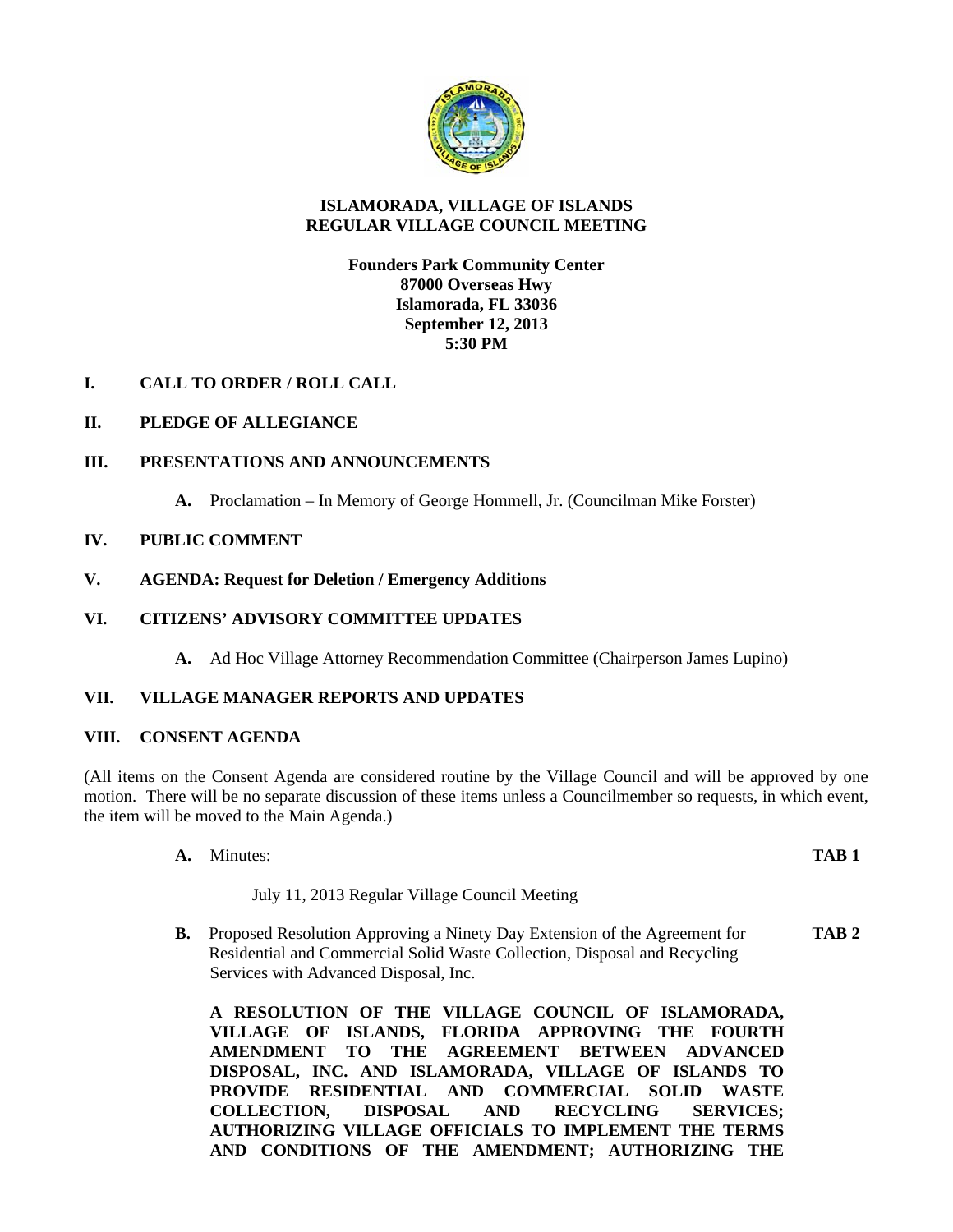#### **VILLAGE MANAGER TO EXPEND BUDGETED FUNDS; AUTHORIZING THE VILLAGE MANAGER TO EXECUTE THE AMENDMENT; AND PROVIDING FOR AN EFFECTIVE DATE**

**C.** Resolution Approving the Professional Services Agreement for Janitorial Services **TAB 3**  for Village Administrative Offices

**A RESOLUTION OF THE VILLAGE COUNCIL OF ISLAMORADA, VILLAGE OF ISLANDS, FLORIDA, APPROVING THE PROFESSIONAL SERVICES AGREEMENT FOR JANITORIAL SERVICES FOR VILLAGE ADMINISTRATIVE OFFICES BETWEEN MIAMI JANITORIAL SUPPLIES, INC. AND ISLAMORADA, VILLAGE OF ISLANDS; AUTHORIZING VILLAGE OFFICIALS TO IMPLEMENT THE TERMS AND CONDITIONS OF THE PROFESSIONAL SERVICES AGREEMENT; AUTHORIZING THE VILLAGE MANAGER TO EXPEND BUDGETED FUNDS; AUTHORIZING THE VILLAGE MANAGER TO EXECUTE THE PROFESSIONAL SERVICES AGREEMENT; AND PROVIDING FOR AN EFFECTIVE DATE** 

**D.** Resolution Approving Letter of Engagement for Code Compliance Hearing Officer **TAB 4** 

**A RESOLUTION OF THE VILLAGE COUNCIL OF ISLAMORADA, VILLAGE OF ISLANDS, FLORIDA APPROVING THE LETTER OF ENGAGEMENT BETWEEN MICHAEL J. PAWELCZYK AND ISLAMORADA, VILLAGE OF ISLANDS TO PROVIDE THE SERVICES OF CODE COMPLIANCE HEARING OFFICER; AUTHORIZING VILLAGE OFFICIALS TO IMPLEMENT THE TERMS AND CONDITIONS OF THE LETTER OF ENGAGEMENT; AUTHORIZING THE VILLAGE MANAGER TO EXPEND BUDGETED FUNDS; AUTHORIZING THE VILLAGE MANAGER TO EXECUTE THE LETTER OF ENGAGEMENT; AND PROVIDING FOR AN EFFECTIVE DATE** 

**E.** Resolution Approving and Adopting Post-Issuance Compliance Policy for Tax- **TAB 5**  Exempt Bonds

**A RESOLUTION OF THE VILLAGE COUNCIL OF ISLAMORADA, VILLAGE OF ISLANDS, FLORIDA ADOPTING A POST-ISSUANCE COMPLIANCE POLICY FOR TAX-EXEMPT BONDS; AND PROVIDING FOR AN EFFECTIVE DATE** 

#### **IX. ORDINANCES**

**A.** Second Reading – Ordinance Amending the Comprehensive Plan to Amend **TAB 6** Transfer of Development Rights (TDRS)

**AN ORDINANCE OF ISLAMORADA, VILLAGE OF ISLANDS, FLORIDA, AMENDING POLICY 1-3.1.3 "INSTITUTE A PROGRAM FOR TRANSFER OF DEVELOPMENT RIGHTS (TDRS)" OF THE COMPREHENSIVE PLAN; PROVIDING FOR THE TRANSMITTAL OF THIS ORDINANCE TO THE STATE DEPARTMENT OF ECONOMIC OPPORTUNITY; PROVIDING FOR SEVERABILITY; AND PROVIDING FOR AN EFFECTIVE DATE UPON APPROVAL OF THIS ORDINANCE BY THE STATE DEPARTMENT OF ECONOMIC OPPORTUNITY**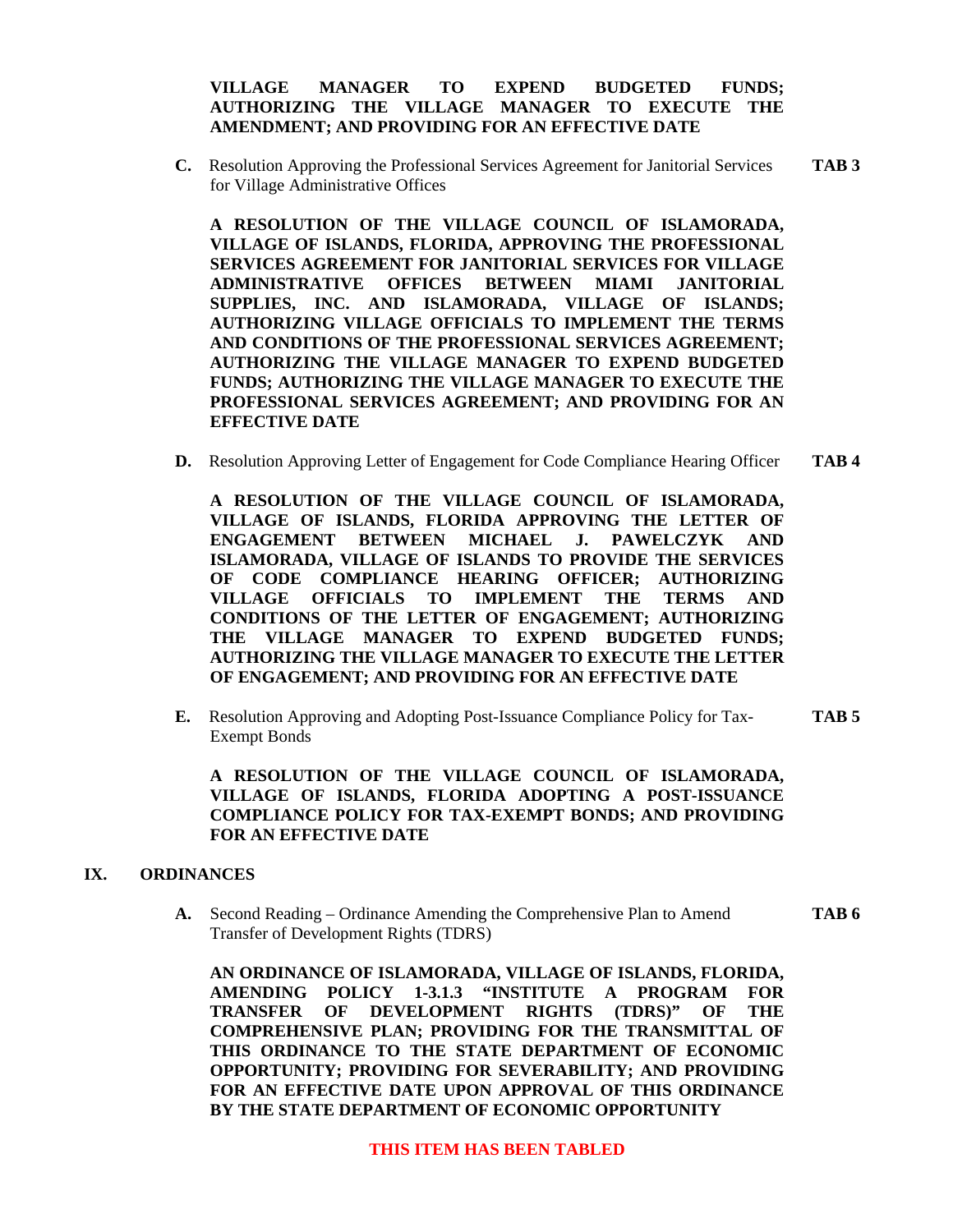#### **X. QUASI-JUDICIAL**

**A.** Application for Minor Conditional Use (MN-13-01) by Gary and Jeanne Zaret **TAB 7** 

**A RESOLUTION OF THE VILLAGE COUNCIL OF ISLAMORADA, VILLAGE OF ISLANDS, FLORIDA, CONSIDERING THE REQUEST BY GARY & JEANNE ZARET FOR MINOR CONDITIONAL USE APPROVAL TO MODIFY THE EXISTING CONDITION PROHIBITING LIVE-ABOARD VESSELS BY PERMITTING A MAXIMUM OF SEVEN (7) LIVE-ABOARD VESSELS ON THE PROPERTY SUBJECT TO COMPLIANCE WITH CODE SECTION 30-1343 FOR A LEGAL NONCONFORMING MARINA PURSUANT TO A SETTLEMENT AGREEMENT ON PROPERTY LOCATED AT 85970 OVERSEAS HIGHWAY ON PLANTATION KEY, AS LEGALLY DESCRIBED IN EXHIBIT "A;" WITHIN THE NEIGHBORHOOD COMMERCIAL (NC) ZONING DISTRICT; PROVIDING FOR THE TRANSMITTAL OF THIS RESOLUTION TO THE FLORIDA DEPARTMENT OF ECONOMIC OPPORTUNITY; AND PROVIDING FOR AN EFFECTIVE DATE** 

#### **XI. RESOLUTIONS**

**A.** Resolution – Approval of the Residential Building Permit Allocation System **TAB 8**  Ranking and Awards: Quarter 3 of 2013

**A RESOLUTION OF THE VILLAGE COUNCIL OF ISLAMORADA, VILLAGE OF ISLANDS, FLORIDA, APPROVING THE RESIDENTIAL BUILDING PERMIT ALLOCATION RANKINGS AND AWARDING RESIDENTIAL BUILDING PERMIT ALLOCATIONS FOR QUARTER 3 OF 2013 OF THE BUILDING PERMIT ALLOCATION SYSTEM; AND PROVIDING FOR AN EFFECTIVE DATE** 

#### **XII. MOTIONS**

#### **XIII. WASTEWATER MATTERS**

- **A.** Wastewater Project Update
- **B.** A Resolution Approving Change Order No. 4 to the Design Build and Operate **TAB 9**  (DBO) Agreement between Reynolds Water Islamorada, LLC, and Islamorada, Village of Islands, to Provide Bicycle Lane Design and Construction on Selected Village Streets

**A RESOLUTION OF THE VILLAGE COUNCIL OF ISLAMORADA, VILLAGE OF ISLANDS, FLORIDA APPROVING CHANGE ORDER NO. 4 TO THE DESIGN BUILD AND OPERATE (DBO) AGREEMENT BETWEEN REYNOLDS WATER ISLAMORADA, LLC AND ISLAMORADA, VILLAGE OF ISLANDS TO PROVIDE BICYCLE LANE DESIGN AND CONSTRUCTION ON SELECTED VILLAGE STREETS; AUTHORIZING VILLAGE OFFICIALS TO IMPLEMENT THE TERMS AND CONDITIONS OF THE CHANGE ORDER; AUTHORIZING THE VILLAGE MANAGER TO EXPEND BUDGETED FUNDS; AUTHORIZING THE VILLAGE MANAGER TO EXECUTE THE CHANGE ORDER; AND PROVIDING FOR AN EFFECTIVE DATE** 

**C.** Discussion Regarding Residential Connection Costs